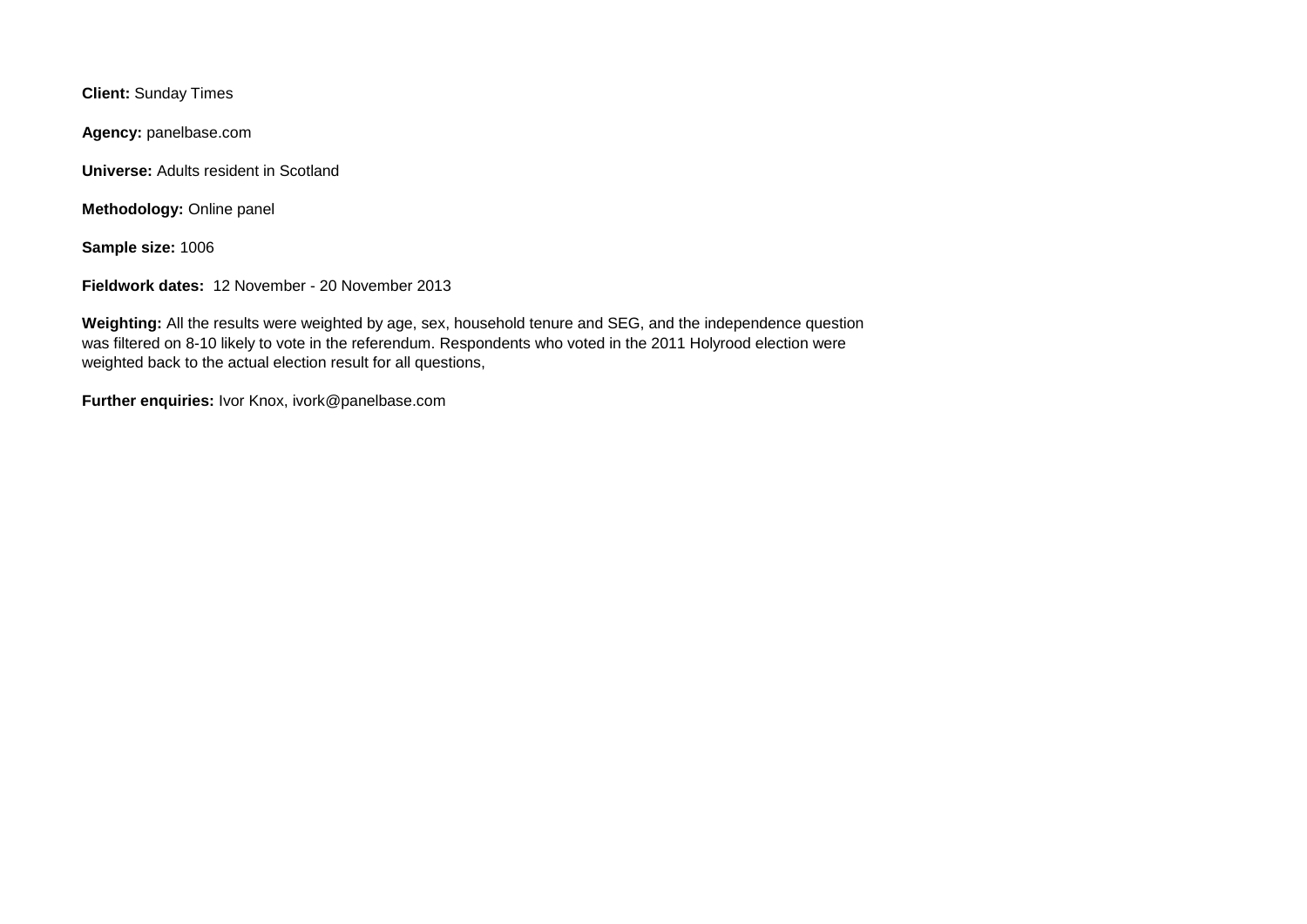|                                                                                                                                                                                                                                                                                                                                                        |                                                                                                     | Total                   | Gender x Age           |                               |                        |                          |                        |                        |                                  | Q3. Should Scotland be an independent country? |                        |  |
|--------------------------------------------------------------------------------------------------------------------------------------------------------------------------------------------------------------------------------------------------------------------------------------------------------------------------------------------------------|-----------------------------------------------------------------------------------------------------|-------------------------|------------------------|-------------------------------|------------------------|--------------------------|------------------------|------------------------|----------------------------------|------------------------------------------------|------------------------|--|
|                                                                                                                                                                                                                                                                                                                                                        |                                                                                                     |                         | Male x 16-34           | Male x 35-54                  | Male $\times$ 55+      | Female x 16-34           | Female x 35-54         | Female x 55+           | Yes                              | No                                             | Undecided              |  |
| <b>Total</b>                                                                                                                                                                                                                                                                                                                                           |                                                                                                     | 1006<br>(1006)<br>100%  | 131<br>(103)<br>100%   | 160<br>(169)<br>100%          | 192<br>(153)<br>100%   | 168<br>(185)<br>100%     | 184<br>(235)<br>100%   | 171<br>(161)<br>100%   | 360<br>(332)<br>100%             | 455<br>(476)<br>100%                           | 183<br>(192)<br>100%   |  |
| As you may know, the<br>Scottish government<br>intends to hold a<br>referendum next year on<br>Scotland becoming a<br>country independent from No<br>the rest of the United<br>Kingdom. The question on<br>the ballot is expected to be<br>as below. How would you<br>vote in this referendum?<br><b>Should Scotland be an</b><br>independent country? | <b>Base:</b> (likely to vote)                                                                       | 865                     | 102                    | 141                           | 185                    | 114                      | 160                    | 162                    | 331                              | 405                                            | 129                    |  |
|                                                                                                                                                                                                                                                                                                                                                        | Yes                                                                                                 | (881)<br>331            | (89)<br>48             | (156)<br>73                   | (148)<br>73            | (136)<br>35 <sup>1</sup> | (203)<br>55            | (149)<br>47            | (309)<br>331                     | (430)                                          | (142)                  |  |
|                                                                                                                                                                                                                                                                                                                                                        |                                                                                                     | 38%<br>405              | 47%<br>48              | <b>52%</b><br>52 <sup>2</sup> | 40%<br>87 <sub>3</sub> | 31%<br>55 <sup>2</sup>   | 34%<br>73.             | 29%<br>91              | 100%<br>$0^{\circ}$              | 405                                            | 0                      |  |
|                                                                                                                                                                                                                                                                                                                                                        | Undecided                                                                                           | 47%<br>129              | 47%<br>6               | 37%<br>16 <sup>1</sup>        | 47%<br>25 <sub>5</sub> | 48%<br>24                | 45%<br>33              | 56%<br>25 <sup>2</sup> | $\mathbf 0$<br>$0^{\frac{1}{2}}$ | 100%                                           | 0<br>129               |  |
|                                                                                                                                                                                                                                                                                                                                                        |                                                                                                     | 15%                     | 6%                     | 12%                           | 14%                    | 21%                      | 20%                    | 15%                    |                                  |                                                | 100%                   |  |
| Do you believe Scotland<br>would be financially better<br>off or financially worse off<br>as an independent<br>country?                                                                                                                                                                                                                                | <b>Base:</b>                                                                                        | 1006<br>(1006)          | 131<br>(103)           | 160<br>(169)                  | 192<br>(153)           | 168<br>(185)             | 184<br>(235)           | 171<br>(161)           | 360<br>(332)                     | 455<br>(476)                                   | 183<br>(192)           |  |
|                                                                                                                                                                                                                                                                                                                                                        | 5 - Much better off                                                                                 | 166<br>16%              | 21<br>16%              | 35 <sub>5</sub><br>22%        | 36<br>19%              | 25<br>15%                | 21<br>11%              | 28<br>16%              | 159<br>44%                       |                                                | <b>4%</b>              |  |
|                                                                                                                                                                                                                                                                                                                                                        | 4 - Slightly better off                                                                             | 163<br>16%              | 24 <sup>3</sup><br>18% | 32 <sub>1</sub><br>20%        | 38<br>20%              | 31<br>19%                | 25 <sub>1</sub><br>14% | 12 <sup>1</sup><br>7%  | 129<br>36%                       | $\mathbf{q}$<br>2%                             | 25<br>14%              |  |
|                                                                                                                                                                                                                                                                                                                                                        | 3 - No better or worse off                                                                          | 120<br>12%              | 17 <sup>5</sup><br>13% | 26 <sup>2</sup><br>17%        | 19<br>10%              | 13<br>8%                 | 24 <sup>3</sup><br>13% | 20 <sup>1</sup><br>12% | 48<br>13%                        | 40<br>9%                                       | $\overline{30}$<br>17% |  |
|                                                                                                                                                                                                                                                                                                                                                        | 2 - Slightly worse off                                                                              | $\overline{158}$<br>16% | 26 <sup>2</sup><br>20% | 26 <sup>2</sup><br>16%        | 25 <sub>1</sub><br>13% | 22 <sub>1</sub><br>13%   | 24.<br>13%             | 34 <sup>3</sup><br>20% | 10 <sub>1</sub><br>3%            | 121<br>26%                                     | $\overline{27}$<br>15% |  |
|                                                                                                                                                                                                                                                                                                                                                        | 1 - Much worse off                                                                                  | 282<br>28%              | 23 <sub>1</sub><br>18% | 30 <sub>1</sub><br>19%        | 63<br>33%              | 43 <sup>3</sup><br>26%   | 61<br>33%              | 61 <sup>3</sup><br>36% | 3<br>< 1%                        | 269<br>59%                                     | 11<br>6%               |  |
|                                                                                                                                                                                                                                                                                                                                                        | Don't know                                                                                          | 118<br>12%              | 19 <sup>3</sup><br>15% | 10 <sub>1</sub><br>6%         | 11 <br>6%              | 34<br>20%                | 28<br>15%              | 16 <sub>1</sub><br>9%  | 11 <br>3%                        | 18<br>4%                                       | 83<br>45%              |  |
|                                                                                                                                                                                                                                                                                                                                                        | Mean score                                                                                          | 2.7                     | 2.9 <sub>1</sub>       | 3.1 <sup>3</sup>              | 2.8                    | 2.8 <sup>1</sup>         | 2.5 <sup>2</sup>       | 2.4 <sup>3</sup>       | 4.2 <sup>3</sup>                 | 1.5                                            | 2.9                    |  |
| In terms of your personal<br>circumstances which of<br>these statements most<br>closely reflects your view?                                                                                                                                                                                                                                            | <b>Base:</b>                                                                                        | 1006<br>(1006)          | 131<br>(103)           | 160<br>(169)                  | 192<br>(153)           | 168<br>(185)             | 184<br>(235)           | 171<br>(161)           | 360<br>(332)                     | 455<br>(476)                                   | 183<br>(192)           |  |
|                                                                                                                                                                                                                                                                                                                                                        | 3 - I believe I would be at least £500 better off per<br>year in an independent Scotland            | 155<br>15%              | 30<br>23%              | 54<br>34%                     | 28<br>15%              | <b>5%</b>                | 17<br>9%               | <b>16</b><br>9%        | 142<br>39%                       | $< 1\%$                                        | 11<br>6%               |  |
|                                                                                                                                                                                                                                                                                                                                                        | 2 - I believe an independent Scotland would make<br>little difference to my financial circumstances | 341<br>34%              | 37<br><b>28%</b>       | 44 <sup>3</sup><br>28%        | 70<br>36%              | 66<br>39%                | 61<br>33%              | 64<br>37%              | 148<br>41%                       | 130<br>28%                                     | 62<br>34%              |  |
|                                                                                                                                                                                                                                                                                                                                                        | 1 - I believe I would be at least £500 worse off per<br>year in an independent Scotland             | 263<br>26%              | 36 <sub>1</sub><br>27% | 34<br>21%                     | 66<br>34%              | 26 <sub>1</sub><br>16%   | 45 <sub>1</sub><br>24% | 56<br>33%              | 9 <sup>1</sup><br>2%             | 237<br>52%                                     | 16<br>9%               |  |
|                                                                                                                                                                                                                                                                                                                                                        | Don't know                                                                                          | 248<br>25%              | 29 <sub>1</sub><br>22% | 27 <sub>5</sub><br>17%        | 28<br>15%              | 68 <sup>3</sup><br>40%   | 61:<br>33%             | 35 <sub>5</sub><br>20% | 61<br><b>17%</b>                 | 87<br>19%                                      | 93<br>51%              |  |
|                                                                                                                                                                                                                                                                                                                                                        | Mean score                                                                                          | 1.9                     | 1.9 <sub>1</sub>       | 2.2                           | 1.8                    | 1.8 <sup>1</sup>         | 1.8 <sup>1</sup>       | 1.7 <sub>1</sub>       | 2.4 <sup>3</sup>                 | 1.4                                            | 1.9                    |  |